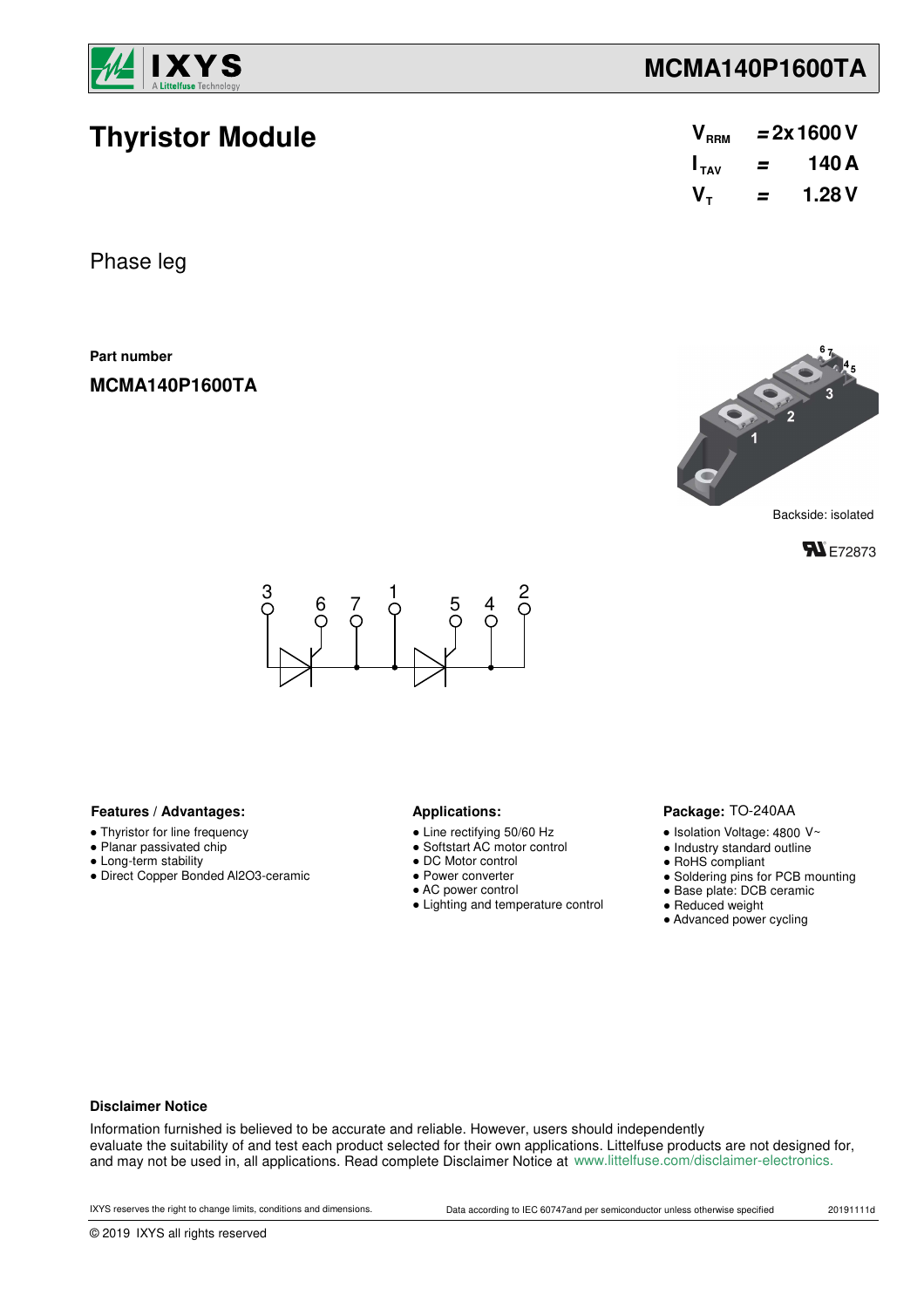

# **MCMA140P1600TA**

| <b>Thyristor</b>                        |                                                      |                                                                             |                                | Ratings |      |      |                   |
|-----------------------------------------|------------------------------------------------------|-----------------------------------------------------------------------------|--------------------------------|---------|------|------|-------------------|
| Symbol                                  | <b>Definition</b>                                    | <b>Conditions</b>                                                           |                                | min.    | typ. | max. | Unit              |
| $\bm{V}_{\text{RSM/DSM}}$               | max. non-repetitive reverse/forward blocking voltage |                                                                             | $T_{VJ} = 25^{\circ}C$         |         |      | 1700 | V                 |
| $V_{\scriptscriptstyle \text{RRM/DRM}}$ | max. repetitive reverse/forward blocking voltage     |                                                                             | $T_{VJ} = 25^{\circ}C$         |         |      | 1600 | $\vee$            |
| $I_{R/D}$                               | reverse current, drain current                       | $V_{R/D} = 1600 V$                                                          | $T_{VJ} = 25^{\circ}C$         |         |      | 100  | μA                |
|                                         |                                                      | $V_{R/D} = 1600 V$                                                          | $T_{\nu J} = 140^{\circ}C$     |         |      | 10   | mA                |
| $V_T$                                   | forward voltage drop                                 | $I_T = 150 A$                                                               | $T_{VJ} = 25^{\circ}C$         |         |      | 1.29 | $\vee$            |
|                                         |                                                      | $I_T = 300 A$                                                               |                                |         |      | 1.63 | V                 |
|                                         |                                                      | $I_T = 150 A$                                                               | $\overline{T_{VJ}}$ = 125 °C   |         |      | 1.28 | $\overline{V}$    |
|                                         |                                                      | $I_T = 300 A$                                                               |                                |         |      | 1.70 | V                 |
| $I_{\text{TAV}}$                        | average forward current                              | $T_c = 85^{\circ}$ C                                                        | $T_{V1} = 140^{\circ}C$        |         |      | 140  | A                 |
| $I_{T(RMS)}$                            | RMS forward current                                  | 180° sine                                                                   |                                |         |      | 220  | A                 |
| $V_{T0}$                                | threshold voltage                                    | for power loss calculation only                                             | $T_{V,I} = 140^{\circ}C$       |         |      | 0.85 | $\vee$            |
| $r_{\tau}$                              | slope resistance                                     |                                                                             |                                |         |      | 2.8  | $m\Omega$         |
| $R_{thJC}$                              | thermal resistance junction to case                  |                                                                             |                                |         |      | 0.22 | K/W               |
| $R_{thCH}$                              | thermal resistance case to heatsink                  |                                                                             |                                |         | 0.2  |      | K/W               |
| $P_{\text{tot}}$                        | total power dissipation                              |                                                                             | $T_c = 25^{\circ}C$            |         |      | 520  | W                 |
| $I_{TSM}$                               | max. forward surge current                           | $t = 10$ ms; (50 Hz), sine                                                  | $T_{VJ} = 45^{\circ}C$         |         |      | 2.40 | kA                |
|                                         |                                                      | $t = 8,3$ ms; (60 Hz), sine                                                 | $V_R = 0 V$                    |         |      | 2.59 | kA                |
|                                         |                                                      | $t = 10$ ms; (50 Hz), sine                                                  | $T_{V,1} = 140^{\circ}C$       |         |      | 2.04 | kA                |
|                                         |                                                      | $t = 8,3$ ms; (60 Hz), sine                                                 | $V_R = 0 V$                    |         |      | 2.21 | kA                |
| 12t                                     | value for fusing                                     | $t = 10$ ms; (50 Hz), sine                                                  | $T_{VJ} = 45^{\circ}C$         |         |      | 28.8 | kA <sup>2</sup> S |
|                                         |                                                      | $t = 8,3$ ms; (60 Hz), sine                                                 | $V_{\rm R} = 0 V$              |         |      | 27.9 | kA <sup>2</sup> s |
|                                         |                                                      | $t = 10$ ms; (50 Hz), sine                                                  | $T_{VJ} = 140^{\circ}C$        |         |      | 20.8 | kA <sup>2</sup> S |
|                                         |                                                      | $t = 8,3$ ms; (60 Hz), sine                                                 | $V_{\rm R} = 0 V$              |         |      | 20.2 | kA <sup>2</sup> s |
| $C_{J}$                                 | junction capacitance                                 | $V_B = 400V$ f = 1 MHz                                                      | $T_{VJ} = 25^{\circ}C$         |         | 119  |      | pF                |
| $P_{GM}$                                | max. gate power dissipation                          | $t_P = 30 \mu s$                                                            | $T_c = 140^{\circ}$ C          |         |      | 10   | W                 |
|                                         |                                                      | $t_{\rm p} = 300 \,\mu s$                                                   |                                |         |      | 5    | W                 |
| $P_{\text{GAV}}$                        | average gate power dissipation                       |                                                                             |                                |         |      | 0.5  | W                 |
| $(di/dt)_{cr}$                          | critical rate of rise of current                     | $T_{V,I}$ = 140 °C; f = 50 Hz                                               | repetitive, $I_T = 450$ A      |         |      | 150  | $A/\mu s$         |
|                                         |                                                      | $t_P = 200 \,\mu s$ ; di <sub>o</sub> /dt = 0.45 A/ $\mu s$ ; -             |                                |         |      |      |                   |
|                                         |                                                      | $I_G = 0.45$ A; $V = \frac{2}{3} V_{DRM}$ non-repet., $I_T = 150$ A         |                                |         |      |      | 500 $A/\mu s$     |
| $(dv/dt)_{cr}$                          | critical rate of rise of voltage                     | $V = \frac{2}{3} V_{DRM}$                                                   | $T_{VJ} = 140^{\circ}C$        |         |      |      | 1000 $V/\mu s$    |
|                                         |                                                      | $R_{gK} = \infty$ ; method 1 (linear voltage rise)                          |                                |         |      |      |                   |
| $V_{GT}$                                | gate trigger voltage                                 | $V_D = 6 V$                                                                 | $T_{VJ} = 25^{\circ}C$         |         |      | 1.5  | V                 |
|                                         |                                                      |                                                                             | $T_{\text{VJ}} = -40^{\circ}C$ |         |      | 1.6  | $\vee$            |
| $I_{GT}$                                | gate trigger current                                 | $V_{D} = 6 V$                                                               | $T_{VJ} = 25^{\circ}C$         |         |      | 150  | mA                |
|                                         |                                                      |                                                                             | $T_{\nu J} = -40\degree C$     |         |      | 200  | mA                |
| $V_{GD}$                                | gate non-trigger voltage                             | $V_{D} = \frac{2}{3} V_{DBM}$                                               | $T_{V,I} = 140^{\circ}C$       |         |      | 0.2  | $\mathsf{V}$      |
| $I_{GD}$                                | gate non-trigger current                             |                                                                             |                                |         |      | 10   | mA                |
| $\mathbf{l}_\mathsf{L}$                 | latching current                                     | $t_{p} = 10 \mu s$                                                          | $T_{VJ} = 25^{\circ}C$         |         |      | 200  | mA                |
|                                         |                                                      | $I_G = 0.45 A$ ; di <sub>G</sub> /dt = 0.45 A/µs                            |                                |         |      |      |                   |
| $I_H$                                   | holding current                                      | $V_D = 6 V R_{GK} = \infty$                                                 | $T_{VJ} = 25 \degree C$        |         |      | 200  | mA                |
| $t_{gd}$                                | gate controlled delay time                           | $V_{D} = \frac{1}{2} V_{DBM}$                                               | $T_{VJ} = 25^{\circ}C$         |         |      | 2    | μs                |
|                                         |                                                      | $I_G = 0.45 A$ ; di <sub>G</sub> /dt = 0.45 A/µs                            |                                |         |      |      |                   |
| $t_q$                                   | turn-off time                                        | $V_R = 100 V; I_T = 150A; V = \frac{2}{3} V_{DRM}$ T <sub>VJ</sub> = 125 °C |                                |         | 185  |      | μs                |
|                                         |                                                      | di/dt = 10 A/µs dv/dt = 20 V/µs $t_p = 200 \mu s$                           |                                |         |      |      |                   |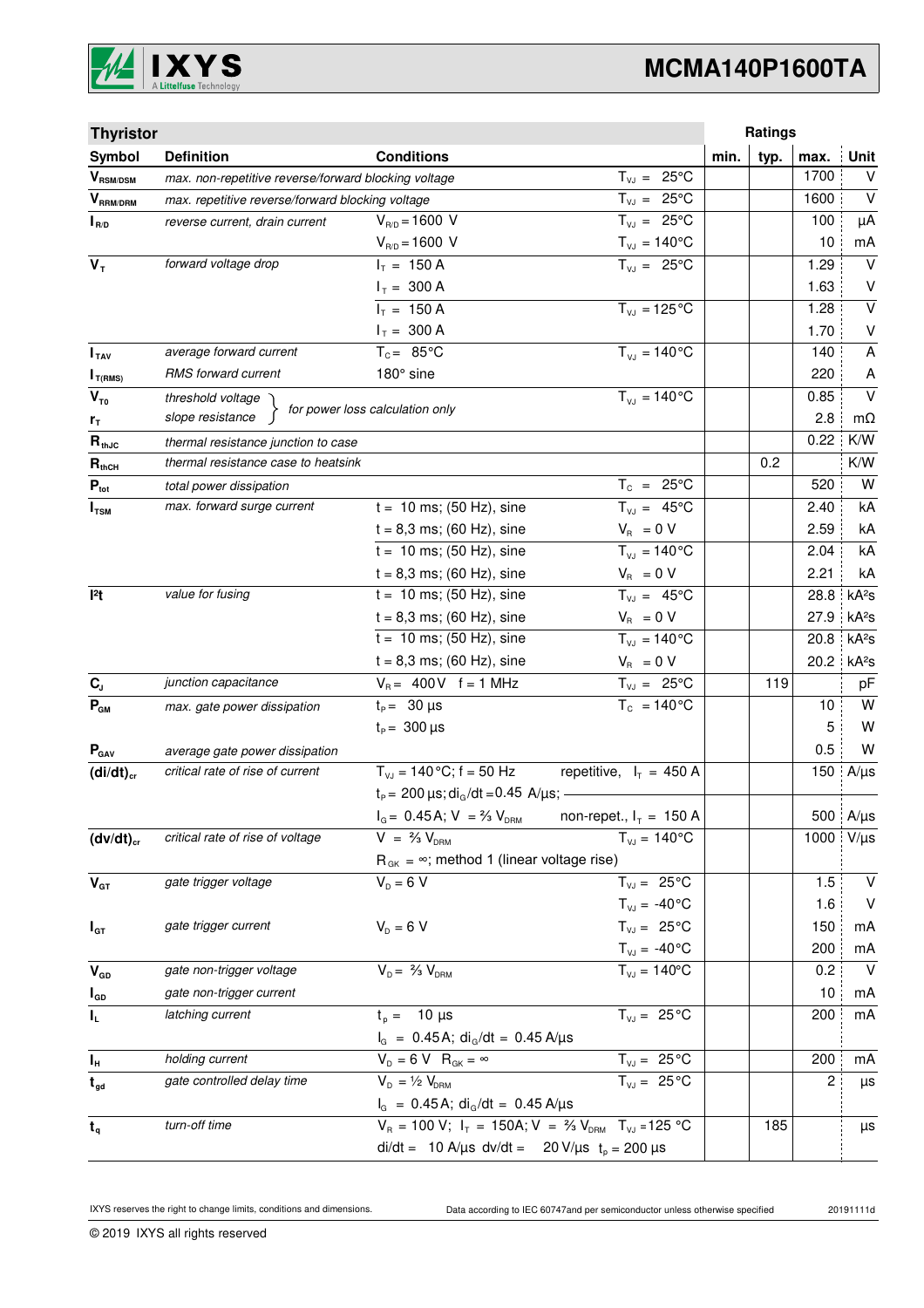

| <b>TO-240AA</b><br>Package      |                                                              |                   |                            |      | Ratings |      |      |      |
|---------------------------------|--------------------------------------------------------------|-------------------|----------------------------|------|---------|------|------|------|
| Symbol                          | <b>Definition</b>                                            | <b>Conditions</b> |                            |      | min.    | typ. | max. | Unit |
| I <sub>RMS</sub>                | <b>RMS</b> current                                           | per terminal      |                            |      |         |      | 200  | A    |
| $T_{\nu J}$                     | virtual junction temperature                                 |                   |                            |      | $-40$   |      | 140  | °C   |
| $T_{op}$                        | operation temperature                                        |                   |                            |      | $-40$   |      | 125  | °C   |
| $\mathsf{T}_{\sf{stg}}$         | storage temperature                                          |                   |                            |      | $-40$   |      | 125  | °C   |
| Weight                          |                                                              |                   |                            |      |         | 81   |      | g    |
| $M_{\text{D}}$                  | mounting torque                                              |                   |                            |      | 2.5     |      | 4    | Nm   |
| $M_{\tau}$                      | terminal torque                                              |                   |                            |      | 2.5     |      | 4    | Nm   |
| $d_{\mathsf{Spp/App}}$          | creepage distance on surface   striking distance through air |                   | terminal to terminal       | 13.0 | 9.7     |      |      | mm   |
| $d_{\mathsf{Spb}/\mathsf{Apb}}$ |                                                              |                   | terminal to backside       | 16.0 | 16.0    |      |      | mm   |
| $\mathbf{V}_{_{\textrm{ISOL}}}$ | <i>isolation</i> voltage                                     | $= 1$ second      |                            |      | 4800    |      |      | V    |
|                                 |                                                              | $t = 1$ minute    | 50/60 Hz, RMS; IsoL ≤ 1 mA |      | 4000    |      |      | ν    |



### **Part description**

M = Module

C Thyristor (SCR) =

M A Thyristor (up to 1800V) = =

140 = Current Rating [A]

P Phase leg =

1600 = Reverse Voltage [V]

TA TO-240AA-1B =

| Orderina | Orderina<br>Number | Marking<br>Product<br>on  | Mode<br><b>Delivery</b> | $\cdots$<br>Quantity | Code No. |
|----------|--------------------|---------------------------|-------------------------|----------------------|----------|
| Standard | MCMA140P1600TA     | 140P1600TA<br><b>MCMA</b> | Вох                     | 36                   | 50934    |

| <b>Similar Part</b> | Package     | Voltage class |
|---------------------|-------------|---------------|
| MCMA140P1800TA      | TO-240AA-1B | 1800          |

|                     | <b>Equivalent Circuits for Simulation</b> |                  | * on die level | $T_{V,1} = 140^{\circ}$ C |
|---------------------|-------------------------------------------|------------------|----------------|---------------------------|
|                     |                                           | <b>Thyristor</b> |                |                           |
| $V_{0 \text{ max}}$ | threshold voltage                         | 0.85             |                | v                         |
| $R_{0 \text{ max}}$ | slope resistance *                        | 1 6              |                | mΩ.                       |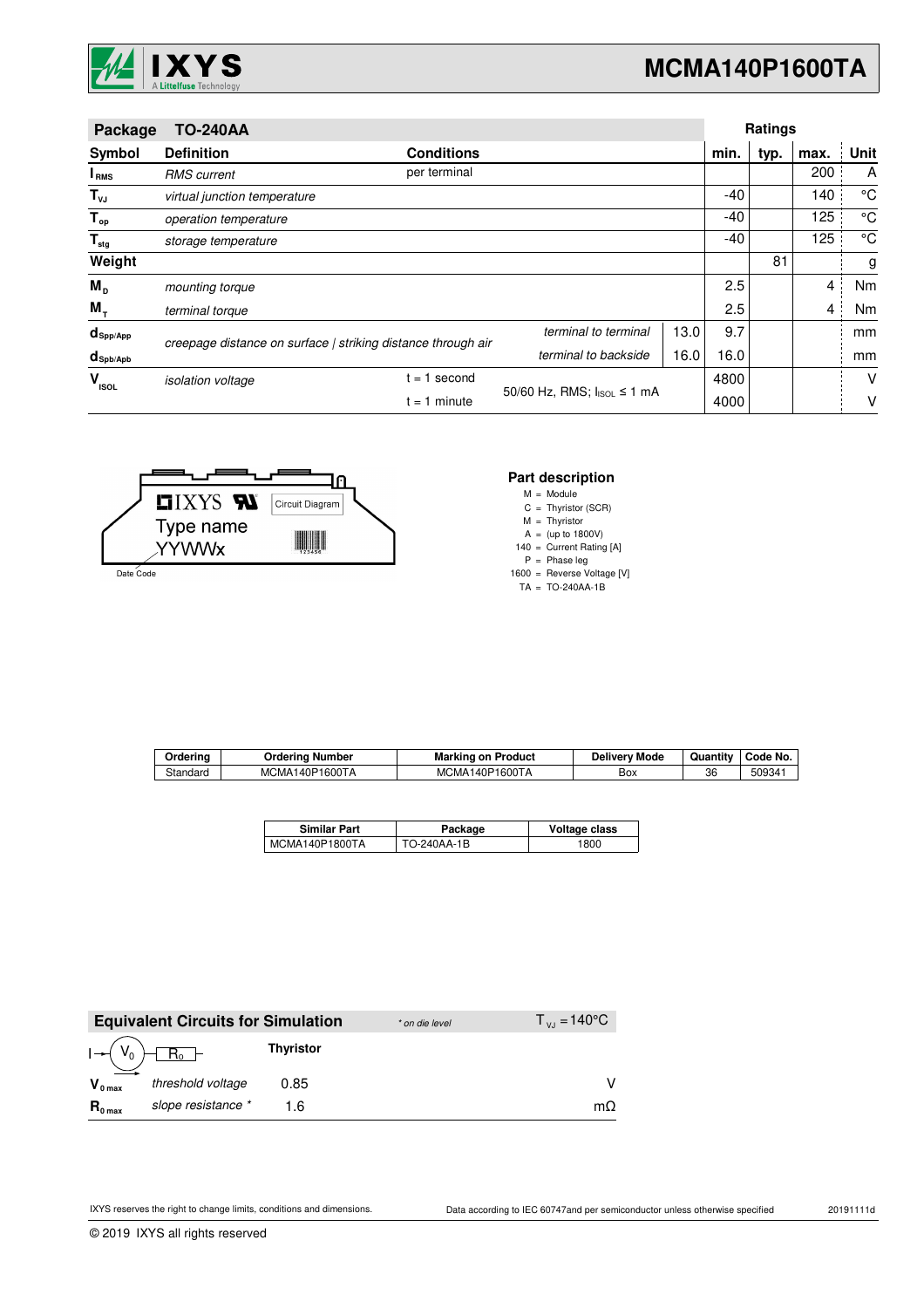

 **Outlines TO-240AA**



Optional accessories for modules

Keyed gate/cathode twin plugs with wire length = 350 mm, gate = white, cathode = red Type ZY 200L (L = Left for pin pair 4/5)<br>Type ZY 200R (R = Right for pin pair 6/7) UL 758, style 3751